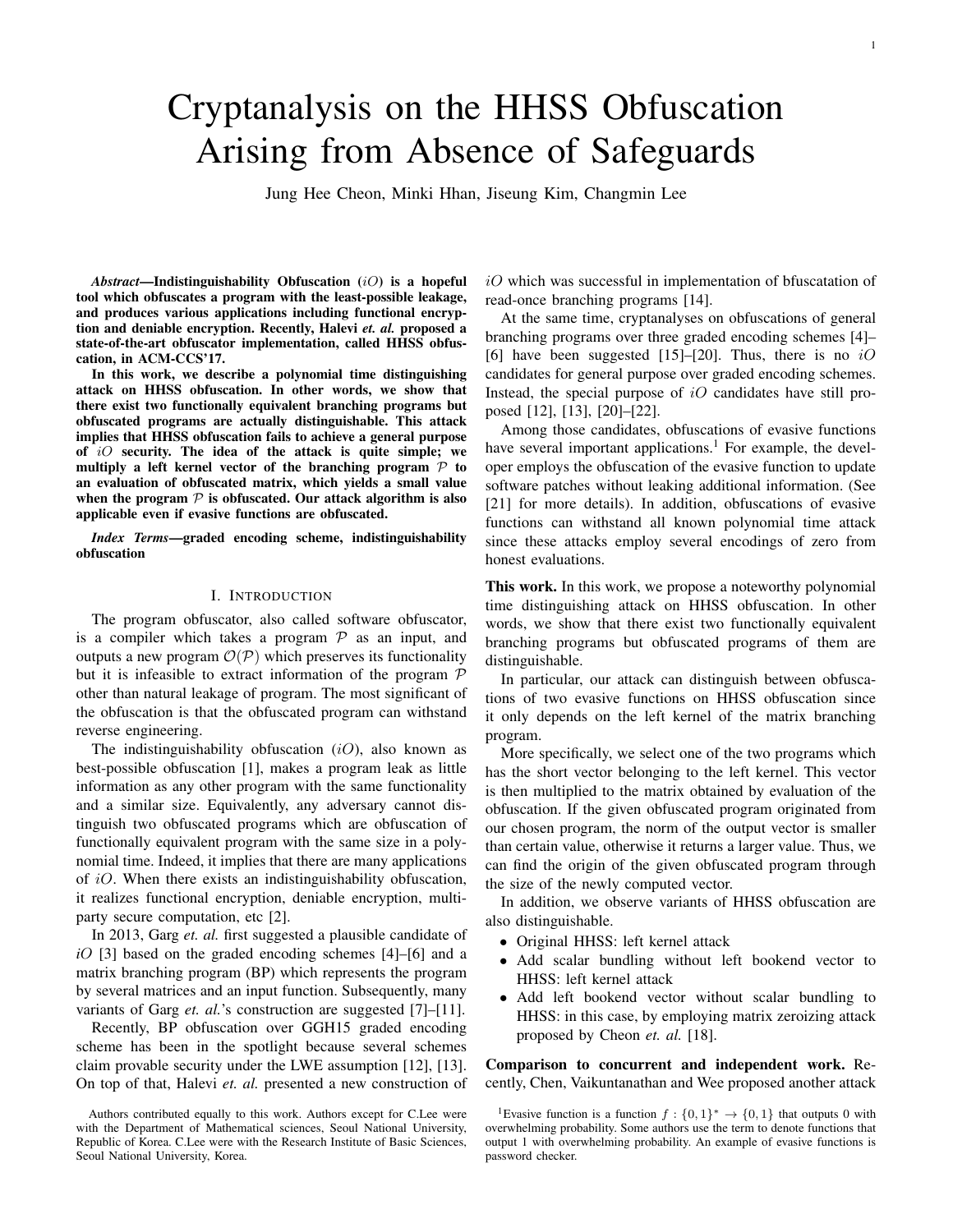on HHSS obfuscation and its variant. The main idea of their attack is to construct a certain form of matrix using several encodings of zero from evaluation and then compute its rank for distinguishing attack. Indeed, their attack, *rank attack*, is applicable to original version of BP obfuscation over GGH15.

The rank attack requires several encodings of zero from honest evaluations, which is hard to get in evasive programs. Therefore, obfuscated evasive programs are secure against the rank attack, whereas our attack is well applied to obfuscated evasive programs by HHSS construction. Our attack is not applicable to GGH15 BP obfuscation with *all safeguards.*

### *A. Overview of the Attack*

We briefly present the GGH15 graded encoding scheme, HHSS obfuscation and our left kernel attack.

The GGH15 graded encoding scheme. First, we simply describe the construction of the GGH15 graded encoding scheme. The scheme consists of encoding process and zerotesting procedure.

Let  $G = (V, E)$  be a a directed acyclic graph which has a single source node 0 and a single sink node  $\ell$ . The encoding process takes as input matrices  $M_{i,b} \in \mathbb{Z}^{d \times d}$  under a path  $(i-1) \rightarrow i$ , and outputs the matrices  $\mathbf{C}_{i,b} \in \mathbb{Z}_q^{m \times m}$  such that

$$
\mathbf{A}_{i-1} \cdot \mathbf{C}_{i,b} \approx \mathbf{M}_{i,b} \cdot \mathbf{A}_i \pmod{q},
$$

for all  $i \in [\ell], b \in \{0, 1\}$ . Note that  $\mathbf{A}_i \in \mathbb{Z}_q^{d \times m}$  for all  $i \in [\ell]$ . The symbol  $\approx$  means the difference of two matrices are almost zero. Moreover, we sometimes denote  $\mathbf{C}_{i,b}$  by  $\mathsf{ENC}_i(\mathbf{M}_{i,b})$ .

The zerotesting procedure of encoding C for some matrix M relative to the path  $0 \rightarrow \ell$  is to compute

$$
\mathbf{A}_0 \cdot \mathbf{C} \approx \mathbf{M} \cdot \mathbf{A}_{\ell} \pmod{q}.
$$

using the published matrix  $A_0$ , and if  $||A_0 \cdot C||$  is small, determines  $M = 0_d$ . Otherwise, M is not the zero matrix.

Read-once branching program and (simplified) HHSS obfuscation. A read-once branching program with a dimension d for an  $\ell$ -bit input is the set of integral matrix  $\mathcal{P} =$  $\{M_{i,b}\}_{1\leq i\leq \ell, b\in\{0,1\}}\subset \mathbb{Z}^{d\times d}$ . With input  $x\in\{0,1\}^{\ell}, \mathcal{P}$  can be evaluated as follows

$$
\mathcal{P}(x) = \begin{cases} 0 & \text{if } \prod_{i=1}^{\ell} \mathbf{M}_{i, x_i} = \mathbf{0}_d \\ 1 & \text{otherwise,} \end{cases}
$$

where  $x_i$  is the *i*-th bit of x. The (simplified) HHSS obfuscation then consists of the set of an encoded matrix and  $A_0$ , which is the public matrix of the GGH15 graded encoding scheme.

$$
\mathcal{O}(\mathcal{P}) = \{ \mathsf{ENC}_i(\mathbf{R}_{i-1}^{-1} \cdot \mathbf{M}_{i,b} \cdot \mathbf{R}_i) \} \text{ for } 1 \leq i \leq \ell, \ b \in \{0,1\},\
$$

where  $\mathbf{R}_i$ 's are random invertible matrices except  $\mathbf{R}_0 = \mathbf{R}_\ell =$  $I_d$ . More precisely, the encoding of HHSS is a  $m \times m$  matrix and it is of the form of [6] graded encoding scheme

$$
\mathbf{A}_{i-1}\text{-}\mathsf{ENC}_i(\mathbf{R}_{i-1}^{-1}\cdot\mathbf{M}_{i,b}\cdot\mathbf{R}_i) \approx \mathbf{R}_{i-1}^{-1}\cdot\mathbf{M}_{i,b}\cdot\mathbf{R}_i\cdot\mathbf{A}_i \pmod{q},
$$

where the  $A_i$  is  $d \times m$  random matrices  $(m \gg d)$ , respectively, and  $q$  is an integer. In addition, the evaluation of the encoded matrices  $\mathbf{C} = \prod_{i=1}^{\ell} \textsf{ENC}_i(\mathbf{R}_{i-1}^{-1} \cdot \mathbf{M}_{i,b} \cdot \mathbf{R}_i)$  on input  $x \in$ 

 $\{0,1\}^{\ell}$  is to compute  $\mathbf{A}_0 \cdot \mathbf{C}$  and it is approximately computed as follows

$$
\mathbf{A}_0 \cdot \mathbf{C} \approx \prod_{i=1}^{\ell} \mathbf{M}_{i,x_i} \cdot \mathbf{A}_{\ell}.
$$

Left kernel attack. To explain our idea, we describe our attack for simplified HHSS obfuscation. The detailed decryption of the left kernel attack is in Section IV.

Let  $P = \{M_{i,b}\}\$  and  $P' = \{N_{i,b}\}\$   $(1 \le i \le \ell, b \in \{0, 1\})$ be two functionally equivalent read-once branching program matrices, and let  $\mathcal{O}(\mathcal{X}) = \{ \textsf{ENC}_i(\mathbf{R}_{i-1}^{-1} \cdot \mathbf{X}_{i,b} \cdot \mathbf{R}_{i+1} \cdot \mathbf{X}_{i,b} \cdot \mathbf{R}_{i+1} \}$  $\mathbf{R}_i$ }<sub>1≤i≤ $\ell$ ,b∈{0,1}</sub> be given encoded matrices for  $\mathcal{P}$  or  $\mathcal{P}'$ .

Our goal is to determine whether the obfuscated program  $OX$  is originated by P or P'. For the simplicity, we assume  $M_{1,1}$  and  $N_{1,1}$  have different left kernel. Let v be a short vector in the left kernel of  $M_{1,1}$ , not in  $N_{1,1}$ . Then, for an input x satisfying  $\mathcal{P}(x) = 1$ , we observe the following property.

$$
\mathbf{v} \cdot \mathbf{A}_0 \cdot \prod_{i=1}^\ell \textsf{ENC}_i (\mathbf{R}_{i-1}^{-1} \cdot \mathbf{X}_{i,x_i} \cdot \mathbf{R}_i) \approx \mathbf{v} \cdot \prod_{i=1}^\ell \mathbf{X}_{i,x_i} \cdot \mathbf{A}_\ell.
$$

Thus, we can distinguish between the obfuscation of two functionally equivalent read-once branching programs by calculating the norm of  $\mathbf{v} \cdot \mathbf{A}_0 \cdot \prod_{i=1}^{\ell} \textsf{ENC}_i(\mathbf{R}_{i-1}^{-1} \cdot \mathbf{X}_{i,x_i} \cdot \mathbf{R}_i)$ . If the size is small,  $\mathcal X$  equals to the program  $\mathcal P$ . Otherwise,  $\mathcal X$ is the program  $\mathcal{P}'$ .

Organization. The preliminaries related to obfuscation are presented in Section II. The scheme description of HHSS obfuscation is discussed in Section III. Next, our distinguishing attack on HHSS obfuscation is in Section IV and finally Section V gives the conclusion.

## II. PRELIMINARIES

**Notation.** For an integer  $q \geq 2$ ,  $\mathbb{Z}_q$  is the set of integer modulo q and all integers in  $\mathbb{Z}_q$  are regarded as integers in  $(-q/2, q/2]$ . We use the notation  $\mathbb{Z}^{n \times m}$  or  $\mathbb{Z}_q^{n \times m}$  to denote the set of  $n \times m$ matrices over integers or  $\mathbb{Z}_q$ , respectively. The set  $\{1, 2, \dots, t\}$ is denoted by  $[t]$  for a positive integer t.

Throughout this paper, we regard bold font as a vector or a matrix. Specially,  $I_d$  is the identity matrix of dimension d and  $\mathbf{0}_d$  is the d-dimensional zero matrix. Moreover, we sometimes abuse the notation 0 as the zero vector. The transpose of a matrix **A** is denoted by  $A<sup>T</sup>$ . The 2-norm of a vector **x** is denoted by  $\|\mathbf{x}\|_2$  and the operator norm of a matrix  $\mathbf{A} \in \mathbb{R}^{n \times m}$ is defined as  $||\mathbf{A}||_{op} = \sup\{||\mathbf{A}\cdot\mathbf{x}|| : \mathbf{x} \in \mathbb{R}^m \text{ with } ||\mathbf{x}||_2 = 1\}.$ It induces that the largest singular value of a matrix  $A$  is the same as  $||A||_{op}$  and  $||v||_{op} \le ||v||_2$  for any vector v. For an *n*-dimensional vector **x** and an  $n'$ -dimensional vector **y**, let  $(x||y)$  denote an  $n + n'$ -dimensional vector formed by concatenating x and y.

Definition 1 (Indistinguishability Obfuscation). *For a security parameter*  $\lambda \in \mathbb{N}$ *, an indistinguishability obfuscation*  $\mathcal{O}$  *is a uniform PPT machine for a circuit class* {Cλ} *which satisfies the followings:*

• For all circuits  $C \in \{C_{\lambda}\}\$  and for all input x,

$$
\Pr[C(x) = C'(x) : C' \leftarrow \mathcal{O}(\mathcal{C}, \lambda)] = 1
$$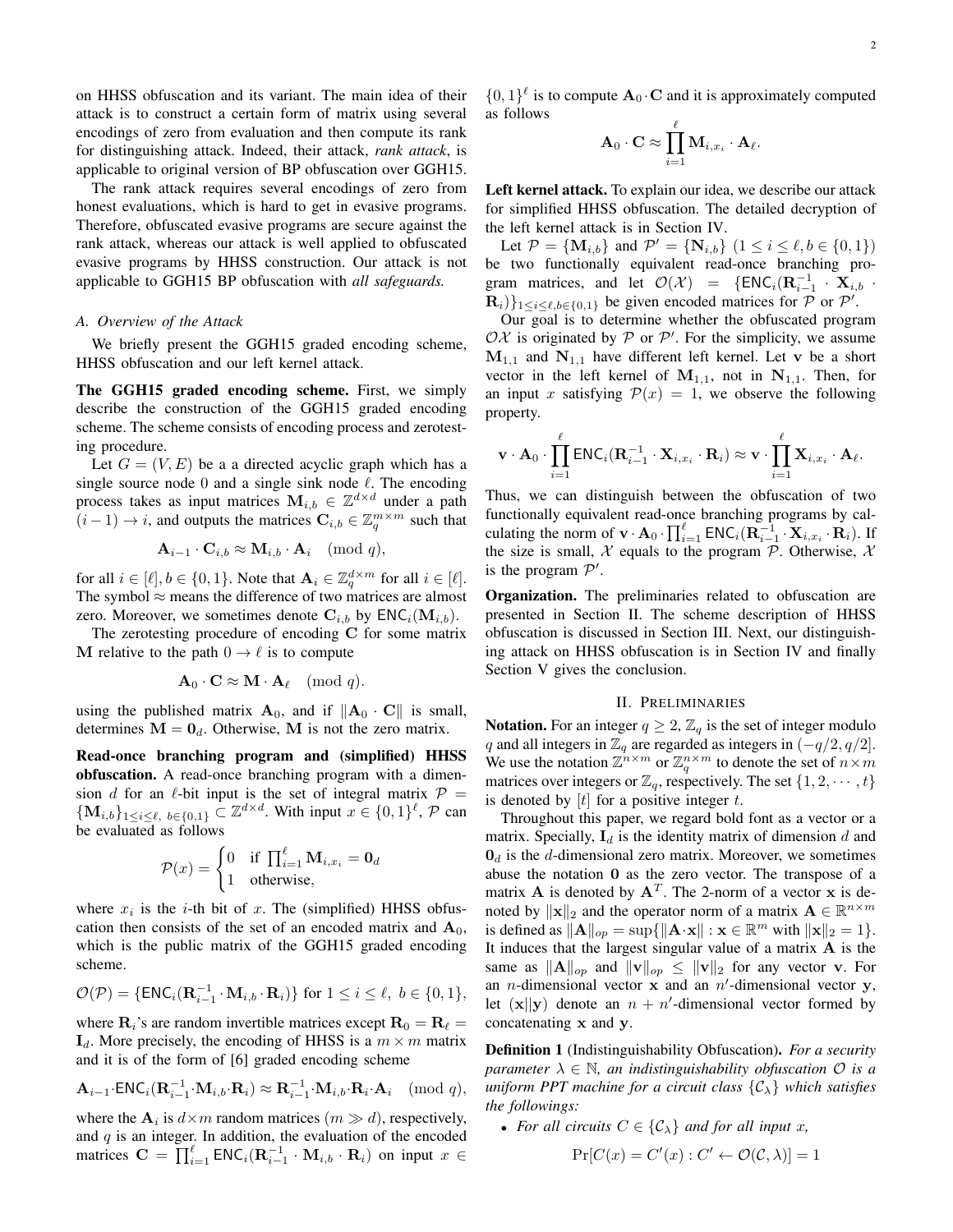• For two circuits  $C_1, C_2 \in \{\mathcal{C}_\lambda\}$  having the same func*tionality and for any PPT distinguisher* D*, there exists a negligible function* negl *such that*

$$
|\Pr[\mathcal{D}(\mathcal{O}(C_1, \lambda) = 1] - \Pr[\mathcal{D}(\mathcal{O}(C_2, \lambda) = 1]| \leq \mathsf{negl}(\lambda)
$$

Security model of *iO*. Let  $P$  and  $P'$  be given two functionally equivalent matrix branching programs whose outputs are the same for all inputs x. Then, the security model of *i*O ensures that any PPT distinguisher  $D$  cannot distinguish whether an obfuscated program comes from  $P$  or  $P'$ .

Moreover, we say " $\mathcal O$  does not have indistinguishability" if there exists two functionally equivalent branching programs  $P$ ,  $P'$  such that a PPT distinguisher  $D$  can determine the given obfuscated program  $\mathcal O$  is an obfuscation of  $\mathcal P$  or an obfuscation of  $P'$ .

## III. HHSS OBFUSCATION

Since the advent of [3], the construction of candidate *i*O is largely composed of two steps; matrix randomization and encoding using a graded encoding scheme. To instantiate obfuscation and other various applications, three graded encoding schemes are suggested [4]–[6].

Halevi *et. al*. proposed and implemented an obfuscation [14]. They applied several randomization steps on the matrix branching program and encoded the randomized matrices by the GGH15 graded encoding scheme.

In this section, we briefly review the GGH15 graded encoding scheme and HHSS obfuscation construction. For more details, refer to [14].

#### *A. GGH15 graded encoding scheme*

the GGH15 graded encoding scheme, which is a graphinduced cryptographic graded encoding scheme, is used to construct HHSS obfuscation. A directed acyclic graph  $G =$  $(V, E)$  for vertex set V and edge set E are used to initiate the GGH15 graded encoding scheme. In particular, we only consider a directed graph  $G$  which consists of two chains of length  $\ell$  with a common *source* vertex 0 and a common *sink* vertex  $\ell$ . They set the vertices as  $V = \{0, 1, 2, \dots, (\ell - \ell)\}$  $1, 1', 2', \dots, (\ell-1)', \ell$  and the edges consist of two chains defined as

$$
0 \to 1 \to \cdots (\ell - 1) \to \ell \text{ and } 0 \to 1' \to \cdots (\ell - 1)' \to \ell
$$
  
\n
$$
E = \{ (i, (i+1)), (i', (i+1)') | i \in [\ell - 2] \} \cup \{ (0, 1), (0, 1'), ((\ell - 1), \ell), ((\ell - 1)', \ell) \}.
$$

Let m, n, and q be integers  $(n \ll m \ll q)$ . For each vertex  $v \in V$ , assign a random matrix  $\mathbf{A}_v \in \mathbb{Z}_q^{n \times m}$  with its trapdoor  $\tau_v$  which is needed to efficiently encode a matrix. An encoding of small plaintext  $\mathbf{M} \in \mathbb{Z}^{n \times n}$  with respect to edge  $u \to v$  is a small matrix  $\mathbf{C} \in \mathbb{Z}_q^{m \times m}$  such that

$$
\mathbf{A}_u \cdot \mathbf{C} = \mathbf{M} \cdot \mathbf{A}_v + \mathbf{E} \pmod{q},
$$

for a small error matrix  $\mathbf{E} \in \mathbb{Z}^{n \times m}$ . Note that we can easily compute a small matrix C using the trapdoor  $\tau_u$  [23].

In HHSS obfuscation, the public parameters of the GGH15 graded encoding scheme are the graph  $G = (V, E)$  and  $m, n, q$  and only the source-node matrix  $A_0$ . From the encodings and public parameters, we can compute the following with public parameters:

- 1) Addition:  $C_1 + C_2$  and negation  $-C_1$  of two encodings  $C_1, C_2$  with respect to edge  $v \to w$
- 2) Multiplication:  $C_1 \cdot C_2$  of encodings  $C_1, C_2$  with respect to  $u \to v, v \to w$ , respectively.
- 3) Zerotesting:  $A_0 \cdot C$  for an encoding C with respect to edge  $0 \rightarrow \ell$

The above procedures work well in modulus  $q$ . In other words, the arithmetic operations addition and multiplication are homomorphic operation, and the zerotesting procedure checks whether the encoding is encoding of zero matrix or not. More specifically,

• Let  $C_1$  and  $C_2$  be two encodings of plaintext matrix  $M_1$  and  $M_2$  with respect to edge  $u \rightarrow v$  respectively. *i.e.*,  $\mathbf{A}_u \cdot \mathbf{C}_i = \mathbf{M}_i \cdot \mathbf{A}_v + \mathbf{E}_i \pmod{q}$ , where norm of matrices  $C_i$ ,  $E_i$ ,  $M_i$  are small  $(i = 1, 2)$ . Then,  $-C_1$  and  $C_1 + C_2$  are encodings of  $-M_1$  and  $M_1 + M_2$  relative to edge  $u \rightarrow v$ . Indeed, we observe

$$
\mathbf{A}_u \cdot (-\mathbf{C}_1) = (-\mathbf{M}_1) \cdot \mathbf{A}_v - \mathbf{E}_1 \pmod{q}, \text{ and}
$$
  

$$
\mathbf{A}_u \cdot (\mathbf{C}_1 + \mathbf{C}_2) = (\mathbf{M}_1 + \mathbf{M}_2) \cdot \mathbf{A}_v + (\mathbf{E}_1 + \mathbf{E}_2) \pmod{q}.
$$

• Let  $C$  and  $C'$  be two encodings of  $M$  and  $M'$  with respect to edge  $u \rightarrow v$  and  $v \rightarrow w$  respectively. In other words,  $\mathbf{A}_u \cdot \mathbf{C} = \mathbf{M} \cdot \mathbf{A}_v + \mathbf{E} \pmod{q}$  and  $\mathbf{A}_v \cdot \mathbf{C}' = \mathbf{M}' \cdot \mathbf{A}_w + \mathbf{E}' \pmod{q}$  with the small matrices  $\mathbf{C}, \mathbf{C}', \mathbf{E}, \mathbf{E}', \mathbf{M}, \text{ and } \mathbf{M}'$ . Then we have

$$
\mathbf{A}_{u} \cdot (\mathbf{C} \cdot \mathbf{C}') = (\mathbf{M} \cdot \mathbf{A}_{v} + \mathbf{E}) \cdot \mathbf{C}'
$$
  
=  $\mathbf{M} \cdot \mathbf{A}_{v} \cdot \mathbf{C}' + \mathbf{E} \cdot \mathbf{C}' \pmod{q}$   
=  $\mathbf{M} \cdot (\mathbf{M}' \cdot \mathbf{A}_{w} + \mathbf{E}') + \mathbf{E} \cdot \mathbf{C}' \pmod{q}$   
=  $(\mathbf{M} \cdot \mathbf{M}') \cdot \mathbf{A}_{w} + \mathbf{M} \cdot \mathbf{E}' + \mathbf{E} \cdot \mathbf{C}' \pmod{q}$ 

Note that  $C_1 + C_2$ ,  $M_1 + M_2$ , and  $E_1 + E_2$  are small. Moreover,  $M \cdot M'$ ,  $C \cdot C'$ , and  $M \cdot E' + E \cdot C'$  are still small.

The zerotesting procedure can determine whether a plaintext matrix M is zero or not by estimating  $\|\mathbf{A}_0 \cdot \mathbf{C}\|_{op}$  for a given encoding C of M with respect to edge  $0 \to \ell$ . Specially, if  $\|\mathbf{A}_0 \cdot \mathbf{C}\|_{op} \le q/2^{10}$ , C is an encoding matrix of  $\mathbf{M} = \mathbf{0}_n$ .

## *B. Construction of HHSS Obfuscation*

Randomizing Branching Program. As noted above, HHSS obfuscation only support the read-once branching programs since they remove *scalar bundling*<sup>2</sup>.

Halevi *et. al*. use two randomization steps called higherdimensional embedding and Kilian-style randomization upon a given read-once branching program P. For  $i \in [\ell]$  and  $b \in \{0, 1\}$ , they first embed the matrix  $M_{i,b}$  into a ndimensional matrix which is a block diagonal matrix of the form diag( $\mathbf{M}_{i,b}, \mathbf{R}_{i,b}$ ), where  $\mathbf{R}_{i,b}$  is a  $d' \times d'$  random (small) matrix. In [14], they picked  $d' = \lceil \sqrt{\lambda/2} \rceil$ . After higherdimensional embedding, they apply Kilian-style randomization

<sup>2</sup>Scalar bundling is used to capture the *mixed-input attack*, which uses invalid inputs of the matrix branching program. However, read-once programs are not threatened by this attack.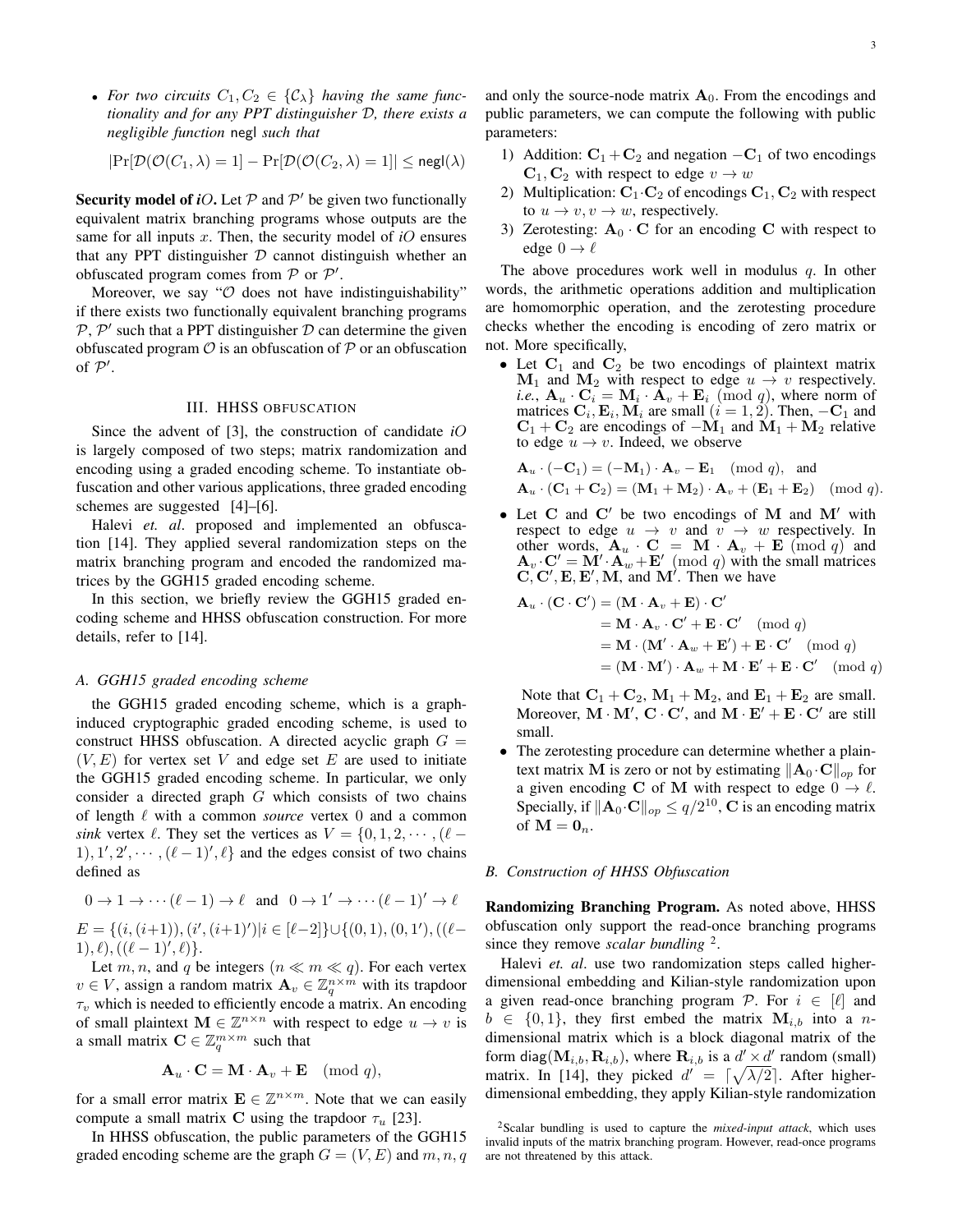to the matrix diag( $M_{i,b}, R_{i,b}$ ) to make it look like a random matrix. In other words, the randomized matrix  $M_{i,b}$  is of the form

$$
\mathbf{\tilde{M}}_{i,b} = \mathbf{S}_{i-1}^{-1}\cdot\mathsf{diag}(\mathbf{M}_{i,b},\mathbf{R}_{i,b})\cdot\mathbf{S}_i,\quad i\in[\ell],b\in\{0,1\},
$$

where  $S_i \in \mathbb{Z}^{n \times n}$  is a random invertible matrix and  $S_0$  and  $S_\ell$  are identity matrices over dimension n.

Halevi *et. al.* employ an additional structure which is called the *dummy program* for the zerotesting procedure. It consists of  $\ell$  pairs of  $d \times d$  binary matrices  $\mathbf{M'}_{i,b}$ , where  $i \in [\ell]$  and  $b \in \{0, 1\}$ . More precisely, the first matrix  $M'_{1,b}$  and the last matrix  $M'_{\ell,b}$  in the dummy program are of the form diag( $\mathbf{I}_{\lfloor d/2 \rfloor}, \mathbf{0}_{\lceil d/2 \rceil}$ ) and diag( $\mathbf{0}_{\lfloor d/2 \rfloor}, \mathbf{I}_{\lceil d/2 \rceil}$ ) respectively. Other matrices  $\mathbf{M}'_{i,b}$  are set to  $\mathbf{I}_d$  so that the product  $\prod M'_{i,b}$  is always the zero matrix. A dummy program should  $\ell$ 

 $i=1$  be also randomized like a branching program with the same random matrix  $\mathbf{R}_{i,b}$  in the lower-right quadrant. Namely, a randomized matrix  $\tilde{\mathbf{M}}'_{i,b}$  of  $\mathbf{M'}_{i,b}$  is of the form

$$
\tilde{\mathbf{M}}'_{i,b} = \mathbf{S'}_{i-1}^{-1} \cdot \text{diag}(\mathbf{M'}_{i,b}, \mathbf{R}_{i,b}) \cdot \mathbf{S'}_{i}, \quad i \in [\ell], b \in \{0, 1\},\
$$

where  $S'_{i} \in \mathbb{Z}^{n \times n}$  is a random invertible matrix and  $S'_{0}$  and  ${\bf S'}_\ell$  are identity matrices.

Randomizing techniques are conducted to branching program and dummy program, and their functionalities are invariant. In other words,  $\prod^{\ell}$  $i=1$  $\mathbf{\tilde{M}}_{i,x_i}-\prod^{\ell}$  $i=1$  $\tilde{\mathbf{M}}'_{i,x_i}$  is zero when  $\frac{\ell}{\prod}$  $i=1$  $\mathbf{M}_{i,x_i}$  is also zero. Otherwise,  $\prod^{\ell}$  $i=1$  $M_{i,x_i}$  is not zero.

Encoding using the the GGH15 graded encoding scheme. We describe how to employ the GGH15 graded encoding scheme to encode randomized matrices.

After randomization steps, we recall the setting of the GGH15 graded encoding scheme. Specifically,  $G = (V, E)$ is a two-chain graph and let m, n, and q be integers  $(d + d)$  $n \ll m \ll q$ ). We sample random matrices  $A_i \in \mathbb{Z}_q^{n \times m}$ and  $\mathbf{A}'_i \in \mathbb{Z}_q^{n \times m}$  with their trapdoors corresponding vertices  $i \in \{1, 2, \dots, (\ell - 1)\}\$  and  $i' \in \{1', 2', \dots, (\ell - 1)'\}\$ , respectively. Moreover, random matrices  $A_0$  and  $A_\ell$  are assigned in a source node 0 and a sink node  $\ell$ , respectively. In that case, we define  $\mathbf{A}_0 = \mathbf{A}'_0$  and  $\mathbf{A}_\ell = \mathbf{A}'_\ell$  for convenience.

For each  $i \in \{0, 1, 2, \dots, \ell\}$ , we compute two matrices  $\tilde{\mathbf{M}}_{i,b}$  relative to an edge  $(i-1) \rightarrow i$  and  $\tilde{\mathbf{M}}'_{i,b}$  relative to an edge  $(i - 1)' \rightarrow i'$ .

i.e., we have

$$
\mathbf{A}_{i} \cdot \mathbf{C}_{i,b} = \tilde{\mathbf{M}}_{i,b} \cdot \mathbf{A}_{i+1} + \mathbf{E}_{i,b} \pmod{q}
$$
  
and  $\mathbf{A'}_{i} \cdot \mathbf{C'}_{i,b} = \tilde{\mathbf{M}}'_{i,b} \cdot \mathbf{A'}_{i+1} + \mathbf{E'}_{i,b} \pmod{q}$ ,

for some small errors  $\mathbf{E}_{i,b} \in \mathbb{Z}^{n \times m}$  and  $\mathbf{E'}_{i,b} \in \mathbb{Z}^{n \times m}$ .

In addition, Halevi *et. al.* utilize an additional structure, called *outer safeguard*, to make attacks harder since its security is suspect. The outer safeguard uses a Kilian style randomization again to the output of encodings. Applying the outer safeguard step, we have

$$
\hat{\mathbf{C}}_{i,b} = \mathbf{P}_{i-1}^{-1} \cdot \mathbf{C}_{i,b} \cdot \mathbf{P}_i \quad \text{and} \quad \hat{\mathbf{C}}'_{i,b} = \mathbf{P'}_{i-1}^{-1} \cdot \mathbf{C'}_{i,b} \cdot \mathbf{P'}_i
$$

for some random invertible small matrices  $P_0, \dots, P_\ell$  and  ${\bf P}'_0, \cdots, {\bf P}'_\ell$  with  ${\bf P}_0 = {\bf P}_\ell = {\bf P}'_0 = {\bf P}'_\ell = {\bf I}_m$ . Note that a new encoding technique called safeguard does not affect the output of zerotesting procedure because of telescopic cancellation and the two matrices corresponding to source and sink are identity matrices. Hence, the obfuscation consists of the following matrices:

$$
\mathcal{O}(\mathcal{P}) = \left(\mathbf{A}_0, \{\mathbf{\hat{C}}_{i,b}\mathbf{\hat{C}}'_{i,b}\}_{i \in [\ell],b \in \{0,1\}}\right).
$$

**Evaluation of Obfuscation.** For an input  $x \in \{0,1\}^{\ell}$ , the first step of evaluation is to compute  $\mathbf{A}_0$   $\Big(\prod_{k=1}^{\ell}$  $i=1$  $\mathbf{\hat{C}}_{i, x_i} - \prod^{\ell}$  $i=1$  $\mathbf{\hat{C}}'_{i,x_i}$  $\setminus$ . Since it is of the form

$$
\left(\prod_{i=1}^{\ell} \mathbf{M}_{i,x_i} \ \mathbf{0}_{d'}\right) \cdot \mathbf{A}_{\ell} + \text{Error},
$$

we can determine whether or not a matrix  $\prod M_{i,x_i}$  is the  $\ell$  $i=1$ zero matrix from its norm. In other words, when  $\prod M_{i,x_i}$  is  $_{\ell}$  $i=1$ zero  $\mathbf{A}_0$ .  $\left(\prod_{i=1}^{l} A_i\right)$  $i=1$  $\mathbf{\hat{C}}_{i,x_i}-\prod^{\ell}$  $i=1$  $\mathbf{\hat{C}}'_{i,x_i}$  $\setminus$ is of the form Error-Error' and thus sufficiently small.

We abuse some notations to describe precisely. For each vertex *i*,  $C_i$  denotes an encoding of plaintext  $\tilde{M}_i = S_{i-1}^{-1}$ .  $\mathbf{M}_i \cdot \mathbf{S}_i$  relative to a path  $(i-1) \rightarrow i$ , and  $\mathbf{C} = \prod^{\ell}$ denotes an encoding relative to path  $0 \to \ell$ . Then, we have  $\mathbf{C}_i$  ${\bf A}_0\cdot {\bf C}=\left(\prod^{\ell} \right)$  $i=1$  $\tilde{\mathbf{M}}_i \bigg)$  $\cdot$  A<sub> $\ell$ </sub> + Error (mod q), and Error is of the form

$$
\sum_{j=1}^{\ell} \left( \prod_{i=1}^{j-1} \mathbf{M}_i \right) \cdot \mathbf{S}_{j-1} \cdot \mathbf{E}_j \cdot \left( \prod_{i=j+1}^{\ell} \mathbf{C}_i \right).
$$

The size of the Error term largely depends on the term  $\mathbf{E}_1$ .  $\prod C_i$  since the size of matrix  $C_i$  is larger than that of other  $\ell$  $\mathbf{\tilde{M}}_i$ ,  $\mathbf{S}_{j-1}$  and noise term  $\mathbf{E}_j$  for all  $i, j$ . Therefore, we can speculate the norm Error from the construction of trapdoor sampling and error size  $\mathbf{E}_i$ ,

$$
\left\|\mathbf{E}_1 \cdot \prod_{j=2}^{\ell} \mathbf{C}_j\right\|_{op} \approx 2^7 \cdot \sigma_x^{\ell-1} \cdot m^{\ell/2} \cdot 2^{\ell-1},
$$

 $\overline{1}$ 

 $\mathbf{H}$ 

where  $\sigma_x$  is a parameter of spherical Gaussian distribution used in the trapdoor sampling. For more details of parameters for trapdoor sampling and error size, refer to Section 5 in [14] or Appendix.

Halevi *et.al.* designed a zerotesting procedure by estimating  $\|\mathbf{A}_0 \cdot \mathbf{C}\|$ . Namely, the obfuscated program  $\mathcal{O}(\mathcal{P})(x)$  outputs 0 when  $\|\mathbf{A}_0 \cdot \mathbf{C}\| \le q/2^{10}$ . Similarly,  $\mathcal{O}(\mathcal{P})(x)$  outputs 1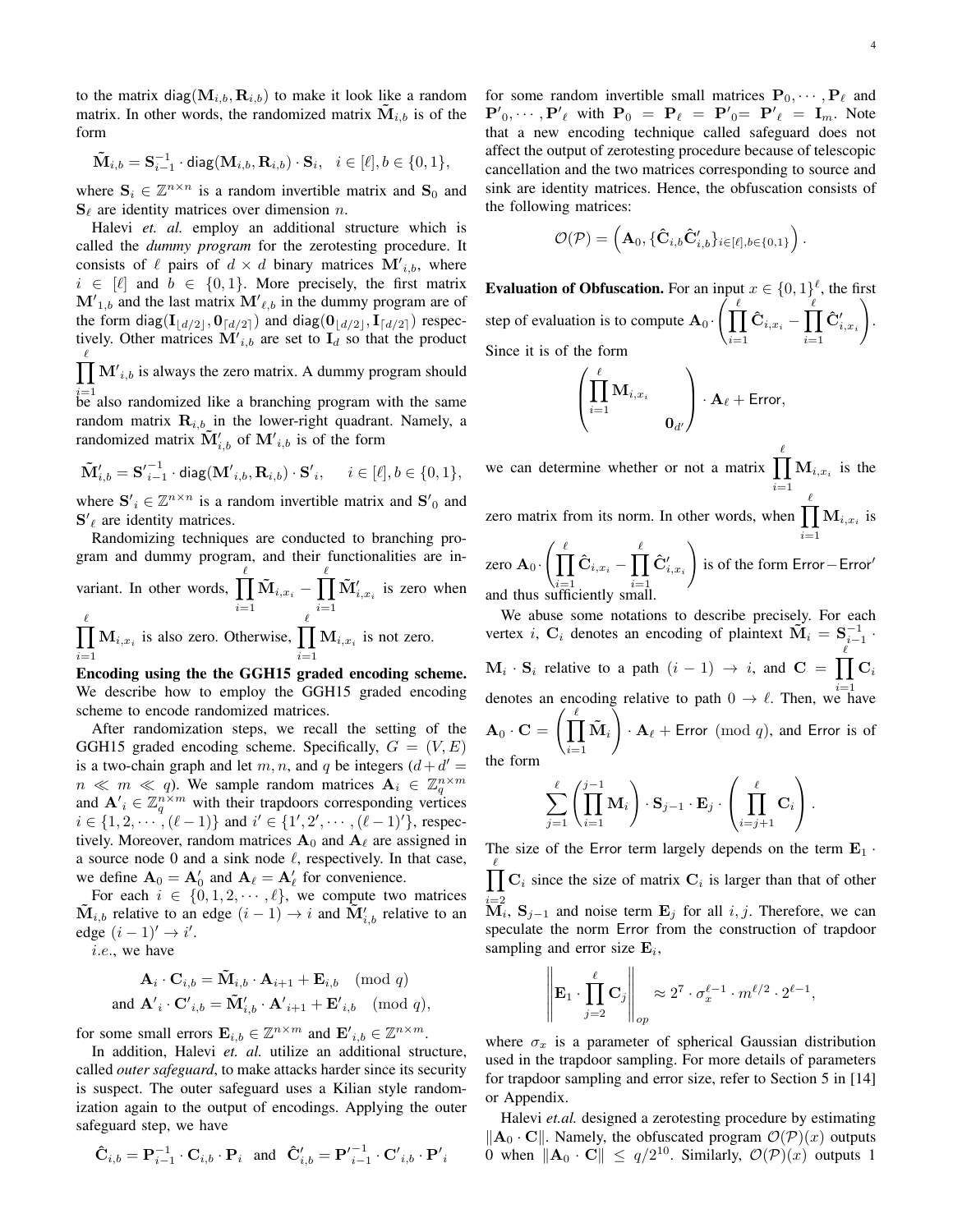when  $\|\mathbf{A}_0 \cdot \mathbf{C}\| > q/2^{10}$ . Hence, for the correctness of the obfuscation program, the following equation should hold.

$$
\log q \ge 7 + \log \sigma_x \cdot (\ell - 1) + \log m \cdot \ell / 2 + (\ell - 1) + 10.
$$

In summary, we obtain a circuit  $O(BP)$  such that

$$
\mathcal{O}(\mathcal{P})(x)^3 = \begin{cases} 0 & \text{if } \|\mathbf{A}_0 \cdot \mathbf{C}\|_{op} \le q/2^{10} \\ 1 & \text{otherwise.} \end{cases}
$$

,

Remark. To reduce the size of O(P), Halevi *et. al*. proposed a special encoding for sink  $\ell$ . Specially,  $A_{\ell}$  is a vector in  $\mathbb{Z}_q^{n\times 1}$  and  $\mathbf{E}_\ell$  is also a small vector in  $\mathbb{Z}_q^{m\times 1}$ . If someone wants to encode a small plaintext matrix M with respect to a path  $\ell - 1 \rightarrow \ell$ , compute  $[\mathbf{M} \cdot \mathbf{A}_{\ell} + \mathbf{E}_{\ell}]_q$ , and sample a small vector C such that  ${\bf A}_{\ell-1} \cdot {\bf C} = {\bf M} \cdot {\bf A}_{\ell} + {\bf E}_{\ell}$  using a trapdoor to sample a small vector, and finally output  $\hat{\mathbf{C}} = \mathbf{P}_{\ell-1} \cdot \mathbf{C}_{\ell}$ .

### IV. CRYPTANALYSIS OF THE HHSS OBFUSCATION

In this section we present our attack, which is called *left kernel attack*, and further analysis of HHSS obfuscation.

Two functionally equivalent branching programs  $\{\mathbf M_{i,b}, \mathbf N_{i,b}\}_{i\in[\ell],b\in\{0,1\}}$  are given. We found that the left-kernel of plaintext matrices leads distinguishing attack to obfuscated program in the zerotesting procedure. More precisely, we observe the upper quadrant of the matrix  $A_0 \cdot C$  is the product of plaintext matrices related to an encoding matrix C. Hence, by using a left kernel vector of the branching program matrix, we can disclose some hidden information from the obfuscated program.

## *A. Description of Our Attack.*

Let  $P$  and  $P'$  be two functionally equivalent read-once matrix branching programs for  $\ell$ -bit input corresponding  $M_{i,b} \in$  $\mathbb{Z}^{d \times d}$  and  $\mathbf{N}_{i,b} \in \mathbb{Z}^{d \times d}$  for  $i \in [\ell], b \in \{0,1\}$  respectively. Also, we have a program  $O$  encoded by the GGH15 graded encoding scheme, but we do not know whether or not  $\mathcal O$  is an obfuscation of the branching program  $P$  or  $P'$ . We want to determine whether an obfuscated program  $O$  comes from P or not.

Suppose we have public matrix  $A_0$  of the GGH15 graded encoding scheme and following matrices.

$$
\mathcal{P} = \{ \mathbf{M}_{i,b} \}_{i \in [\ell], b \in \{0,1\}}, \ \mathcal{P}' = \{ \mathbf{N}_{i,b} \}_{i \in [\ell], b \in \{0,1\}}, \newline \mathcal{O} = \{ \mathbf{\hat{C}}_{i,b}, \mathbf{\hat{C}}'_{i,b} \}_{i \in [\ell], b \in \{0,1\}},
$$

where  $\hat{\mathbf{C}}_{i,b}$  and  $\hat{\mathbf{C}}'_{i,b}$  are encodings of a matrix and a dummy branching program relative to paths  $(i-1) \rightarrow i$  and  $(i-1)' \rightarrow$ i' using the GGH15 graded encoding scheme, respectively. Note that matrices  $\hat{\mathbf{C}}_{i,b}, \hat{\mathbf{C}}'_{i,b}$  are  $m \times m$  integer matrices with  $m \geq d$ .

For some input x such that  $\mathcal{P}(x) = 0$  and  $\prod_{i=1}^{\ell} \mathbf{M}_{i,x_i} =$  $\mathbf{0}_d$ , there exists at least one singular matrix  $\mathbf{M}_{i,x_i}$  for some *i*. Let  $M_{1,1}$  be a singular matrix for convenience.<sup>4</sup> Thus, there is a nonzero vector  $\mathbf{v} \in \mathbb{Z}^d$  such that  $\mathbf{v} \cdot \mathbf{M}_{1,1} = \mathbf{0}_d$ . Assume that we can find a short vector **v** such that  $\mathbf{v} \cdot \mathbf{M}_{1,1} = \mathbf{0}_d$  and  $\mathbf{v} \cdot \mathbf{N}_{1,1} \neq \mathbf{0}_d$ . Then, we are able to distinguish an obfuscated program by employing a vector  $\mathbf{v} \in \mathbb{Z}^d$ .

From now, let an input x be represented as  $x_1x_2 \cdots x_n$  with  $x_1 = 1$  such that  $P(x) = 1$  and  $P'(x) = 1$ . Then, we observe  $\ell$  $\ell$ 

$$
\mathbf{v} \cdot \prod_{i=1} \mathbf{M}_{i,x_i} = \mathbf{0}_d \text{ and } \mathbf{v} \cdot \prod_{i=1} \mathbf{N}_{i,x_i} \neq \mathbf{0}_d \text{ with high probability.}
$$

Let  $\tilde{\mathbf{M}}_{i,b}$  and  $\tilde{\mathbf{N}}_{i,b}$  (with  $i \in [\ell], b \in \{0,1\}$ ) be randomized matrices of  $M_{i,b}$  and  $N_{i,b}$ , respectively. If C is an encoding of  $\prod_{i=1}^{\ell} \tilde{M}_{i,x_i}$  relative to the path  $0 \to \ell$ , then we have

$$
\hat{\mathbf{v}} \cdot (\mathbf{A}_0 \cdot \hat{\mathbf{C}}) = \hat{\mathbf{v}} \cdot \left( \prod_{i=1}^{\ell} \tilde{\mathbf{M}}_{i,x_i} \cdot \mathbf{A}_{\ell} + \text{Error} \right) \pmod{q}
$$

$$
= \left( \hat{\mathbf{v}} \cdot \prod_{i=1}^{\ell} \tilde{\mathbf{M}}_{i,x_i} \right) \cdot \mathbf{A}_{\ell} + \hat{\mathbf{v}} \cdot \text{Error} \pmod{q}
$$

$$
= \hat{\mathbf{v}} \cdot \text{Error} \pmod{q},
$$

where  $\hat{\mathbf{v}} = (\mathbf{v}||\mathbf{0})$  is an  $n (= d + d')$ -dimensional vector. Note that  $\|\hat{\mathbf{v}}\|$  · Error  $(\text{mod } q)\|$  must be small if  $\|\hat{\mathbf{v}}\|$  is small. Moreover, if  $\hat{C}$  comes from a plaintext matrix  $\prod_{i=1}^{\ell} \tilde{N}_{i,x_i}$ , then we have

$$
\hat{\mathbf{v}} \cdot (\mathbf{A}_0 \cdot \hat{\mathbf{C}}) = \hat{\mathbf{v}} \cdot \left( \prod_{i=1}^{\ell} \tilde{\mathbf{N}}_{i,x_i} \cdot \mathbf{A}_{\ell} + \text{Error} \right) \pmod{q}
$$

$$
= \left( \hat{\mathbf{v}} \cdot \prod_{i=1}^{\ell} \tilde{\mathbf{N}}_{i,x_i} \right) \cdot \mathbf{A}_{\ell} + \hat{\mathbf{v}} \cdot \text{Error} \pmod{q}.
$$

Note that  $\|\hat{\mathbf{v}} \cdot (\mathbf{A}_0 \cdot \hat{\mathbf{C}})\|$  looks like a random over  $\mathbb{Z}_q$  since  $(\hat{\mathbf{v}}\cdot\prod_{i=1}^{\ell}\tilde{\mathbf{N}}_{i,x_i})\cdot\mathbf{A}_{\ell}$  does not vanish. Therefore, a distinguisher  $D$  can output

$$
\mathcal{D}(\mathcal{O}) = \begin{cases} \mathcal{P} & \text{if } \|\hat{\mathbf{v}} \cdot (\mathbf{A}_0 \cdot \hat{\mathbf{C}})\|_{op} \le q/2^{10}. \\ \mathcal{P}' & \text{otherwise.} \end{cases}
$$

Remark. Some programs do not exist a short vector v such that  $\mathbf{\hat{v}} \cdot \mathbf{M}_{1,x_1} = \mathbf{0}_d$ , for example, a full rank matrix  $\mathbf{M}_{1,x_1}$  does not have a nonzero left kernel vector. However, in that case we can still apply our attacks by employing a matrix  $\mathbf{M}^{(1)} = \begin{pmatrix} \mathbf{M}_{1,1} & \cdots & \mathbf{M}_{n,1} \end{pmatrix}$  $\mathbf{M}_{1,1}\setminus$  $\mathbf{M}_{1,0}$ instead of  $M_{1,1}$ .  $M^{(1)}$  must have a nontrivial left kernel because its rank is d with high probability.

### *B. Examples of Attackable Branching Programs*

In this section, we present two concrete examples to understand our attack.

Toy Example. We here give two simple equivalent branching programs and the results of our attack with specific setting of implementation. Two branching programs  $P, P'$ , which satisfy  $\mathcal{P}(x) = \mathcal{P}'(x) = 0$  for  $x = 01$  and  $\mathcal{P}(x) = \mathcal{P}'(x) = 1$ otherwise, are given as follows

 $3$ In their implementation, however, the obfuscated program outputs 1 –  $\mathcal{O}(\mathcal{P})(x)$ .

<sup>4</sup>Our attack also work well for the other cases. See remark.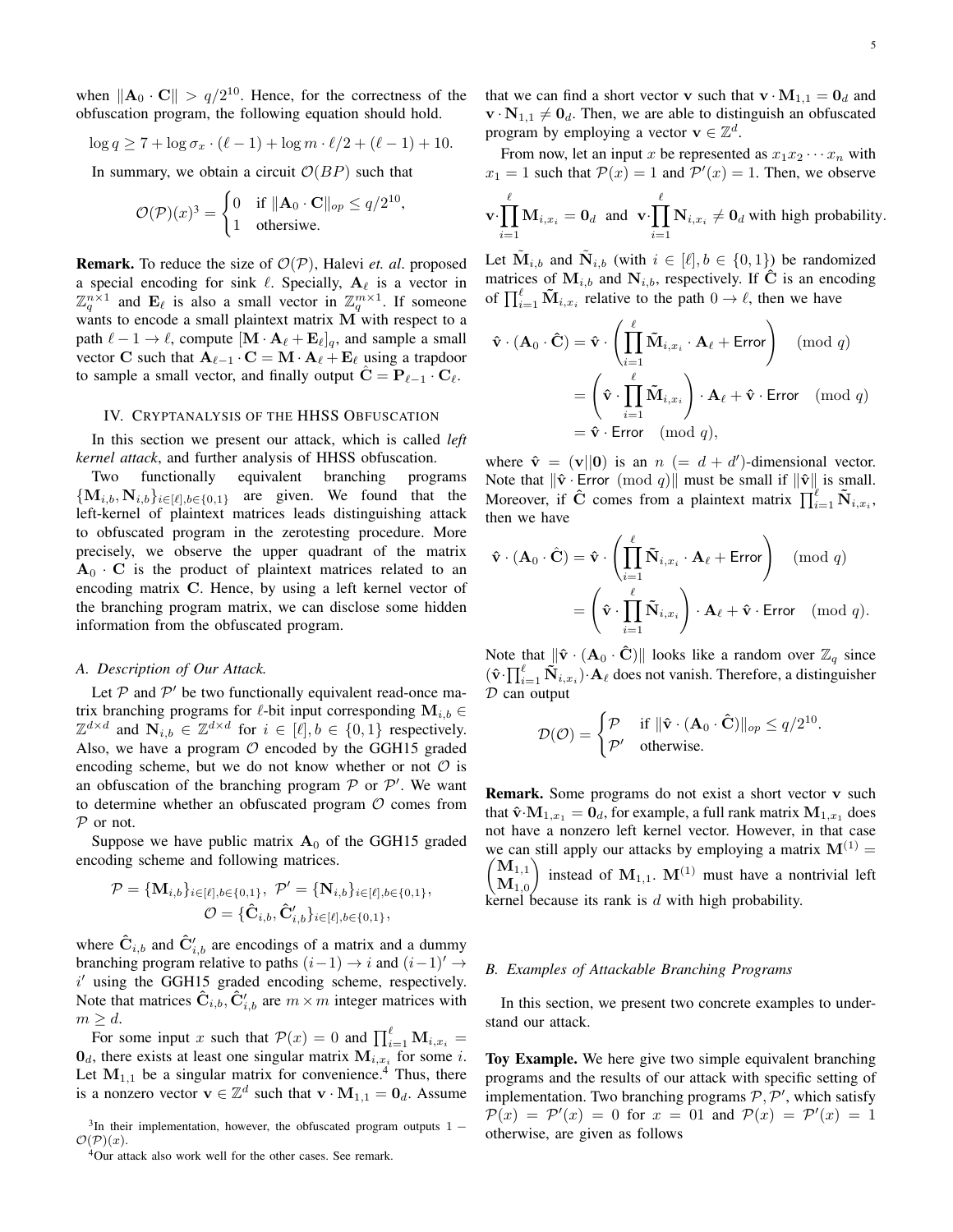$$
\mathbf{M}_{1,0} = \begin{pmatrix} 1 & 0 \\ 1 & 0 \end{pmatrix}, \quad \mathbf{M}_{2,0} = \begin{pmatrix} 1 & 0 \\ 0 & 0 \end{pmatrix},
$$

$$
\mathbf{M}_{1,1} = \begin{pmatrix} 0 & 0 \\ 1 & 1 \end{pmatrix}, \quad \mathbf{M}_{2,1} = \begin{pmatrix} 0 & 0 \\ 0 & 1 \end{pmatrix}.
$$
  
Matrix branching program  $\mathcal{P}$   

$$
\mathbf{N}_{1,0} = \begin{pmatrix} 1 & 0 \\ 1 & 0 \end{pmatrix}, \quad \mathbf{N}_{2,0} = \begin{pmatrix} 1 & 0 \\ 1 & 1 \end{pmatrix},
$$

$$
\mathbf{N}_{1,1} = \begin{pmatrix} 0 & 1 \\ 0 & 1 \end{pmatrix}, \quad \mathbf{N}_{2,1} = \begin{pmatrix} 0 & 0 \\ 1 & 1 \end{pmatrix}.
$$
  
Matrix branching program  $\mathcal{P}'$ 

TABLE I: Toy example

Note that for two left kernel vectors  $v = (1, 0)$  and  $w =$  $(1, -1)$ , the branching programs satisfy

$$
\begin{aligned} \mathbf{v} \cdot \mathbf{M}_{1,1} &= \mathbf{0}, & \mathbf{v} \cdot \mathbf{N}_{1,1} &\neq \mathbf{0} \\ \mathbf{w} \cdot \mathbf{N}_{1,1} &= \mathbf{0}, & \mathbf{w} \cdot \mathbf{M}_{1,1} &\neq \mathbf{0}, \end{aligned}
$$

respectively. If we set the security parameter  $\lambda = 80$  then the embedding dimension  $d' = 5^5$  and  $q = 34009074817199$  and  $\epsilon = 10$ . Let  $\{\hat{\mathbf{C}}_{i,b}\}$  and  $\{\hat{\mathbf{D}}_{i,b}\}$  be the obfuscated programs of M and N, respectively. The evaluation vectors are computed as follows:

$$
\mathbf{A}_0\cdot\hat{\mathbf{C}}_{1,1}\cdot\hat{\mathbf{C}}_{2,0}=\begin{pmatrix}-10884489\\6341880489273\\-2809809111564\\-9752397591639\\-3576418758634\\-7724278907092\\11995182501421\end{pmatrix},\\ \mathbf{A}_0\cdot\hat{\mathbf{D}}_{1,1}\cdot\hat{\mathbf{D}}_{2,0}=\begin{pmatrix}-281520684456\\-281549139175\\-410308959247\\-5708322256588\\-2185335626767\\-593005703340\end{pmatrix}.
$$

At last, the inner product values of the extended left kernel vectors  $\hat{\mathbf{v}} = (1, 0||\mathbf{0}), \hat{\mathbf{w}} = (1, -1||\mathbf{0})$  and the evaluation vectors are

$$
z_{\mathbf{v},\mathbf{C}} = \hat{\mathbf{v}} \cdot \mathbf{A}_0 \cdot \hat{\mathbf{C}}_{1,1} \cdot \hat{\mathbf{C}}_{2,0} = -10884489
$$
  
\n
$$
z_{\mathbf{v},\mathbf{D}} = \hat{\mathbf{v}} \cdot \mathbf{A}_0 \cdot \hat{\mathbf{D}}_{1,1} \cdot \hat{\mathbf{D}}_{2,0} = -281520684456
$$
  
\n
$$
z_{\mathbf{w},\mathbf{C}} = \hat{\mathbf{w}} \cdot \mathbf{A}_0 \cdot \hat{\mathbf{C}}_{1,1} \cdot \hat{\mathbf{C}}_{2,0} = -6341891373762
$$
  
\n
$$
z_{\mathbf{w},\mathbf{D}} = \hat{\mathbf{w}} \cdot \mathbf{A}_0 \cdot \hat{\mathbf{D}}_{1,1} \cdot \hat{\mathbf{D}}_{2,0} = 28454719.
$$

We can easily observe that the inner products are fairly small if the left kernel vector corresponds to the obfuscated program.

6

Actually the values  $z_{\mathbf{v},\mathbf{C}}, z_{\mathbf{w},\mathbf{D}}$  are less than  $2^{-20} \cdot q$ , whereas  $z_{v,D}$  and  $z_{w,C}$  are larger than  $2^{-10} \cdot q$ . Therefore, the left kernel attack works well for this example.

Point Functions. Now we show more complex and lengthy examples of functionally equivalent branching programs. We denote an  $n \times n$  diagonal matrix with *i*-th diagonal element  $a_i$  by diag(a) for vector  $\vec{a} = (a_1, \dots, a_n)$ . We also denote an *n* dimensional all-1 vector by  $1_n$ , and *n* dimensional standard basis by  $\{e_i\}_{1\leq i\leq n}$ . Then two branching programs  $P, P'$  placed in Table 1 satisfies  $P(0) = P'(0) = 0$  and  $\mathcal{P}(x) = \mathcal{P}'(x) = 1$  for all  $x \in \mathbb{Z}_2^n \setminus \{0\}.$ 

$$
M_{1,0} = \text{diag}(1_{n+1} - e_1 - e_{n+1}),
$$
\n
$$
M_{i,0} = \text{diag}(1_{n+1} - e_i) \text{ for } 2 \leq i \leq n,
$$
\n
$$
M_{i,1} = \text{diag}(1_{n+1}) \text{ for } 1 \leq i \leq n.
$$
\nMatrix branching program  $\mathcal{P}$ 

\n
$$
N_{i,0} = \text{diag}(1_{n+1} - e_1 - e_2),
$$
\n
$$
N_{i,0} = \text{diag}(1_{n+1} - e_{i+1}) \text{ for } 2 \leq i \leq n,
$$
\n
$$
N_{i,1} = \text{diag}(1_{n+1}) \text{ for } 1 \leq i \leq n.
$$
\nMatrix branching program  $\mathcal{P}'$ 

TABLE II: Two point function branching programs

These two programs clearly have different left kernel. For example,  $\mathbf{v} = \mathbf{e}_{n+1}$  is a left kernel vector of  $\mathbf{M}_{1,0}$  whereas  $\mathbf{v} \cdot \mathbf{N}_{1,0} = \mathbf{e}_{n+1}$ . Therefore the obfuscations of  $\mathcal{P}, \mathcal{P}'$  would be distinguished by our attack.

## *C. expansion of attack for other safeguards*

As presented in Section III-B, we assume that the randomized program  $\{\tilde{\mathbf{M}}_{i,b}\},$  the dummy program  $\{\tilde{\mathbf{M}}_{i,b}'\},$  and a source node matrix  $A_0$  are given in the following form for the branching program  $\{M_{i,b}\}\.$ 

$$
\begin{aligned} &\tilde{\mathbf{M}}_{i,b} = \mathbf{S}_{i-1}^{-1} \cdot \text{diag}(\mathbf{M}_{i,b}, \mathbf{R}_{i,b}) \cdot \mathbf{S}_{i}, \ \ i \in [\ell], b \in \{0,1\}, \\ &\tilde{\mathbf{M}}_{i,b}' = \mathbf{S'}_{i-1}^{-1} \cdot \text{diag}(\mathbf{M'}_{i,b}, \mathbf{R}_{i,b}) \cdot \mathbf{S'}_{i}, \ \ i \in [\ell], b \in \{0,1\}, \end{aligned}
$$

Except for the HHSS obfuscation, some obfuscations over graded encoding schemes carry out an additional randomization process such as scalar bundling and bookend vectors. In this section, we explain how the obfuscated program changes in each randomization process and explain how to attack obfuscations accordingly.

Case 1: Add scalar bundling. In the case of scalar bundling, the randomization of branching program is changed as follows.

$$
\begin{aligned} &\tilde{\mathbf{M}}_{i,b}=\mathbf{S}_{i-1}^{-1}\cdot{\rm diag}(\alpha_{i,b}\cdot\mathbf{M}_{i,b},\mathbf{R}_{i,b})\cdot\mathbf{S}_i,\hspace{2mm}i\in[\ell],b\in\{0,1\},\\ &\tilde{\mathbf{M}}_{i,b}'=\mathbf{S'}_{i-1}^{-1}\cdot{\rm diag}(\alpha_{i,b}'\cdot\mathbf{M'}_{i,b},\mathbf{R}_{i,b})\cdot\mathbf{S'}_{i},\hspace{2mm}i\in[\ell],b\in\{0,1\}, \end{aligned}
$$

<sup>&</sup>lt;sup>5</sup>In the original paper, authors recommend that it should be  $d' = 7$  to satisfy  $d' = \lceil \sqrt{\lambda/2} \rceil$ , but their implementation chooses  $d' = 5$ .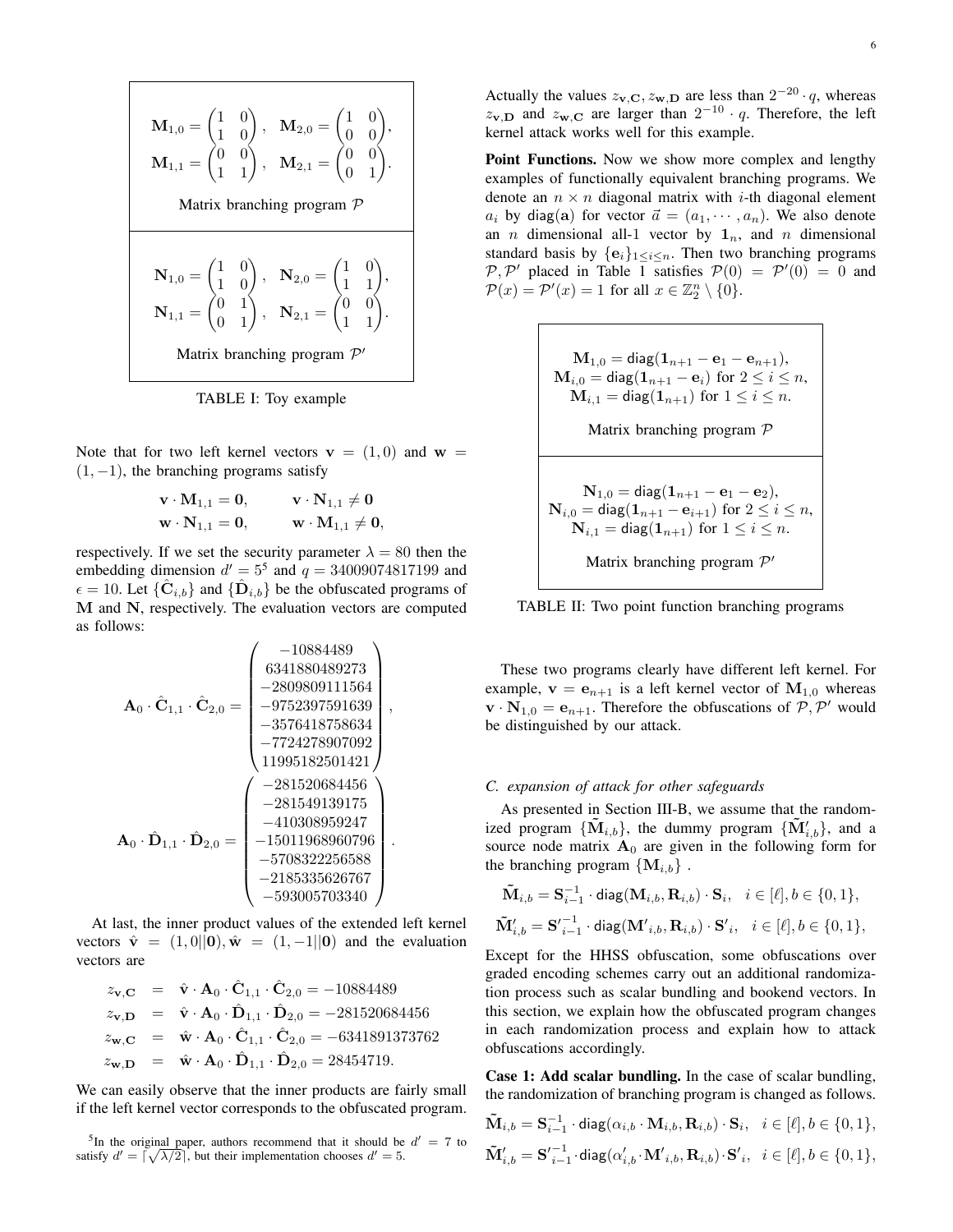where the  $\alpha_{i,b}, \alpha'_{i,b}$   $(i \in [\ell], b \in \{0,1\})$  are elements of a ring that contains an integer set and satisfying  $\prod_{i=1}^{\ell} \alpha_{i,b} =$  $\prod_{i=1}^{\ell} \alpha'_{i,b}$  for all  $b \in \{0,1\}$ . Obviously, this modification does not affect their functionalities. In other words,  $\prod^{\ell}$  $\mathbf{\tilde{M}}_{i,x_i}$   $-$ 

 $i=1$  $\frac{\ell}{\prod}$  $i=1$  $\tilde{\mathbf{M}}'_{i,x_i}$  is zero when  $\prod^{\ell}$  $i=1$  $M_{i,x_i}$  is also zero. Otherwise,  $\prod_{i,x_i}$  is not zero.  $_{\ell}$ 

 $i=1$  Since the matrix singularity is invariant by scalar multiplication, this modification also does not affect our attacks. More precisely, for an input x such that  $\mathcal{P}(x) = 0$  and  $\prod_{i=1}^{\ell} M_{i,x_i} = 0_d$ , we assume that  $M_{1,1}$  be a singular matrix. Thus, there exists a nonzero  $\mathbf{v} \in \mathbb{Z}^d$  such that  $\mathbf{v} \cdot \mathbf{M}_{1,1} = \mathbf{0}$ . It implies that  $(v||0) \cdot \tilde{M}_{1,1} = 0$ . After this, we can get the same conclusion through the attack process as in section IV-A.

Case 2: Add bookend vector. In this case, instead of a branching program, the source node matrix  $A_0$  is replaced by a vector. It means that we have public vector  $\mathbf{A}_0 \in \mathbb{Z}^m$ and following matrices.

$$
\mathcal{P} = \{ \mathbf{M}_{i,b} \}_{i \in [\ell], b \in \{0,1\}}, \ \mathcal{P}' = \{ \mathbf{N}_{i,b} \}_{i \in [\ell], b \in \{0,1\}}, \newline \mathcal{O} = \{ \hat{\mathbf{C}}_{i,b}, \hat{\mathbf{C}}'_{i,b} \}_{i \in [\ell], b \in \{0,1\}},
$$

where  $\hat{\mathbf{C}}_{i,b}$  and  $\hat{\mathbf{C}}'_{i,b}$  are encodings of a branching program matrix and a dummy program relative to paths  $(i - 1) \rightarrow i$ and  $(i - 1)' \rightarrow i'$  using the GGH15 graded encoding scheme, respectively. Therefore, it is no longer valid to multiply vector  $\hat{\mathbf{v}}$  by  $\mathbf{A}_0 \cdot \prod_{i=1}^{\ell} \tilde{\mathbf{M}}_{i,b}$  for  $\mathbf{v} \in \text{ker}(\mathbf{M}_{1,1}),$  as in Section IV-A.

Instead, we employ the attack called matrix zeroizing attack proposed by Cheon *et. al.* [18]. First, we assume  $2^{\ell}$  is larger than  $n^2$ . Then, the matrix set  $\{B_{b_1,\dots, b_\ell} := \prod_{i=1}^\ell M_{i,b_i} : b_i \in$  $\{0, 1\}$  is dependent set. For the sake of simplicity, we denote the index set  $b_1, \dots, b_\ell$  as b. Then, there exists integers  $\mathbf{v}_\mathbf{b} \in$  $\mathbb{Z}$  such that  $\sum \mathbf{v}_\mathbf{b} \cdot \mathbf{B}_\mathbf{b} = \mathbf{0} \in \mathbb{Z}^{d \times d}$ . We additionally assume that the integers  $\mathbf{v}_\mathbf{b}$  are small and satisfy  $\sum \mathbf{v}_\mathbf{b} \cdot \prod_{i=1}^{\ell} \mathbf{N}_{i,b_i} \neq$ 0.

Now if  $\mathcal O$  is an obfuscation of  $\mathcal P$ , we have

$$
\sum \mathbf{v}_{\mathbf{b}} \cdot \mathbf{A}_{0} \cdot \left( \prod_{i=1}^{\ell} \hat{\mathbf{C}}_{i,b_{i}} - \prod_{i=1}^{\ell} \hat{\mathbf{C}}'_{i,b_{i}} \right)
$$
  
= 
$$
\sum \mathbf{v}_{\mathbf{b}} \cdot \left( \prod_{i=1}^{\ell} \text{diag}(\mathbf{M}_{i,b_{i}}, \mathbf{0}) \cdot \mathbf{A}_{\ell} + \text{Error} \right) \pmod{q}
$$
  
= 
$$
\text{diag}(\mathbf{0}, \mathbf{0}) \cdot \mathbf{A}_{\ell} + \sum \mathbf{v}_{\mathbf{b}} \cdot \text{Error} \pmod{q}
$$
  
= 
$$
\sum \mathbf{v}_{\mathbf{b}} \cdot \text{Error} \pmod{q}.
$$

Note that  $\|\sum \mathbf{v}_\mathbf{b} \cdot \textsf{Error} \pmod{q}\|$  must be small if each  $\|\mathbf{v}_\mathbf{b}\|$ is small. From this property one can distinguish whether the given obfuscation program is  $P$  or not.

## V. CONCLUSION

In this paper, we present a polynomial time attack for HHSS obfuscation of some functionally equivalent branching programs. We can efficiently distinguish between obfuscations of branching programs from the left kernel of the branching program matrices. Since our attack only depends on the left kernel of the matrix, it is not necessary to obtain several encodings of zero from evaluations. Therefore, two evasive functions obfuscated by HHSS obfuscation are distinguishable although anyone can hardly obtain encodings of zero. We also observe that the variants of HHSS obfuscation of evasive functions with the portion of safeguards are distinguishable. However, distinguishing between the GGH15 obfuscations of evasive functions with all the safeguards remains as an open

problem.